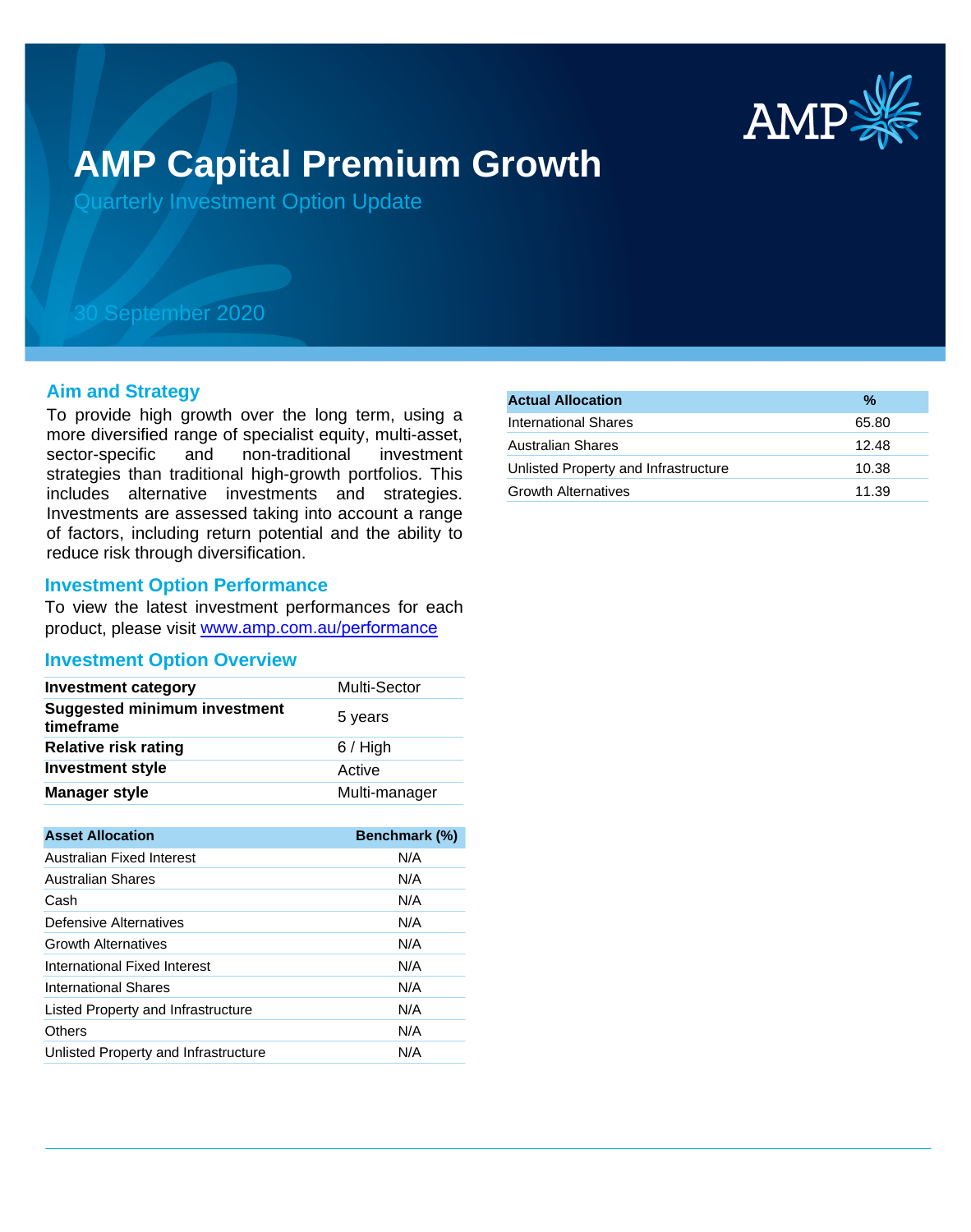# **Fund Performance**

The Fund's return was close to flat over the quarter. Global share markets (hedged against currency) performed well over the quarter, returning approximately 6%, whilst emerging markets returned approximately 9% on the same basis. Australian shares were poor performers in comparison, providing a slightly negative return. Value stocks also continued to struggle, resulting in some negative contributions from the Dimensional Value Trust and the AQR Delta alternatives Fund.

# **Portfolio Positioning**

There were no major asset allocation changes over the month.

# **Market Review**

Global equities rose during most of the quarter as the balance of data and economic expectations was initially viewed positively and on hopes that a COVID-19 vaccine might be available in a compressed timeframe. However, by quarter end, global equity markets suffered a pullback, led by the technology sector which later broadened to other sectors. Energy was also impacted as the oil price pulled back. For COVID-19, conditions and outlook remained uncertain. The global death count from the pandemic has now exceeded the one million mark.

Escalating tensions between the US and China have also elevated uncertainty. The US has rejected China's territorial claims to the South China Sea and has ended Hong Kong's special trade status with the US, requesting support in its stance from its allies. The US administration has also moved to put restrictions on some Chinese companies operating in the US, including TikTok and WeChat, although the US courts have moderated some of these decisions.

In the US, there is likely to be further downward pressure on the US dollar as quantitative easing measures continue to ramp up. An ongoing US dollar retracement would be consistent with improving global growth relative to that in the US and the US Federal Reserve's aggressive quantitative easing programme, which is significantly increasing the supply of US dollars.

# **Outlook**

We remain cautious in the near term. Virus cases are rising again in the US and Europe, which implies more restrictions are likely for these regions. The lack of a support package before the US election, and the approaching northern hemisphere winter raise expectations that the fight against the virus may get tougher before improving again. Looking further ahead however, it's still highly likely that significant economic support will be provided and medical advances in managing the virus will prevail. A democrat victory in both white house and Senate would improve the likelihood of a new and sizeable stimulus.